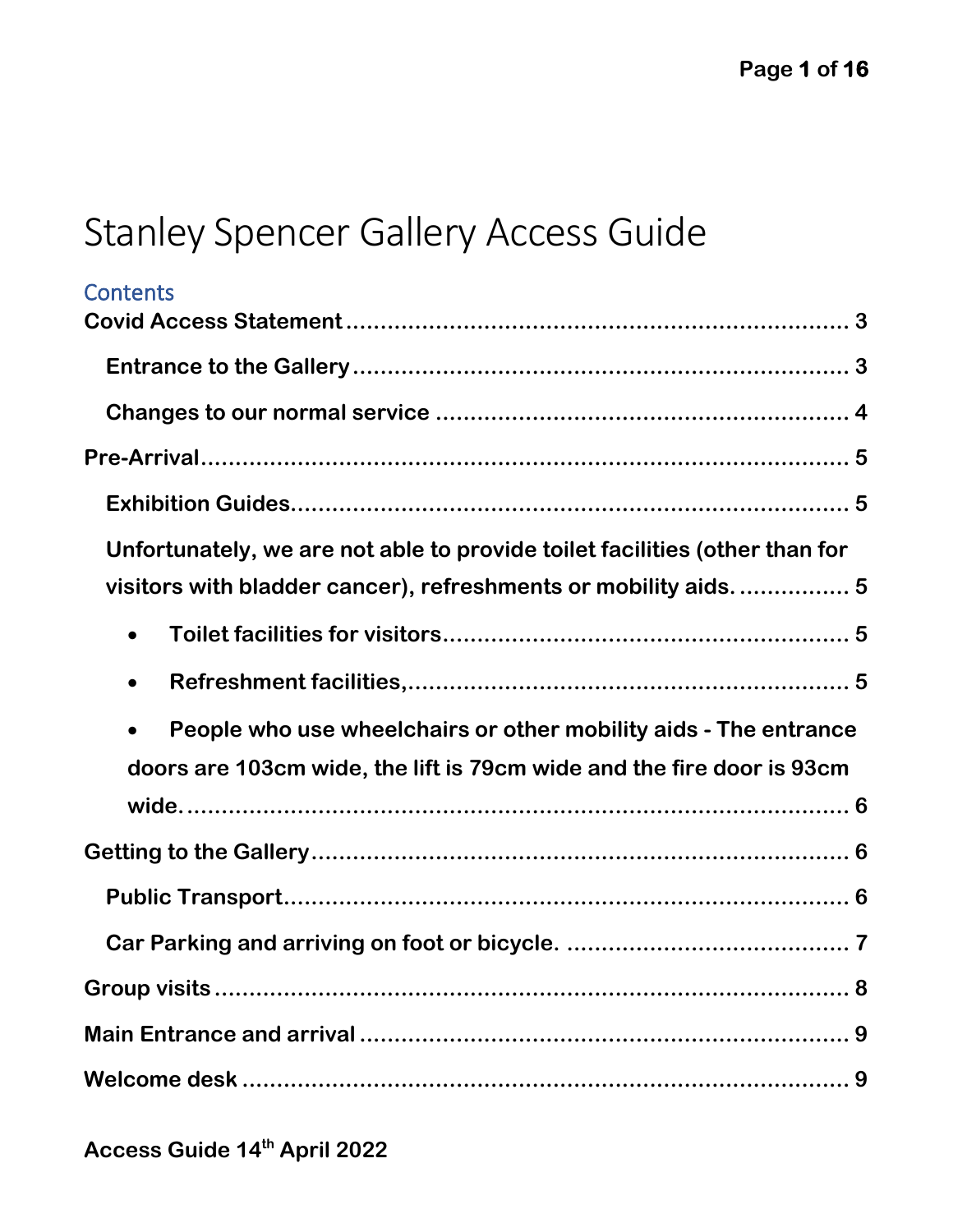**If you have specific questions or wish to discuss your proposed visit please contact our Access Volunteer by either**

**email [dennis@stanleyspencer.org.uk](mailto:dennis@stanleyspencer.org.uk)**

**or telephone 01628 471885 and leave a message for Dennis**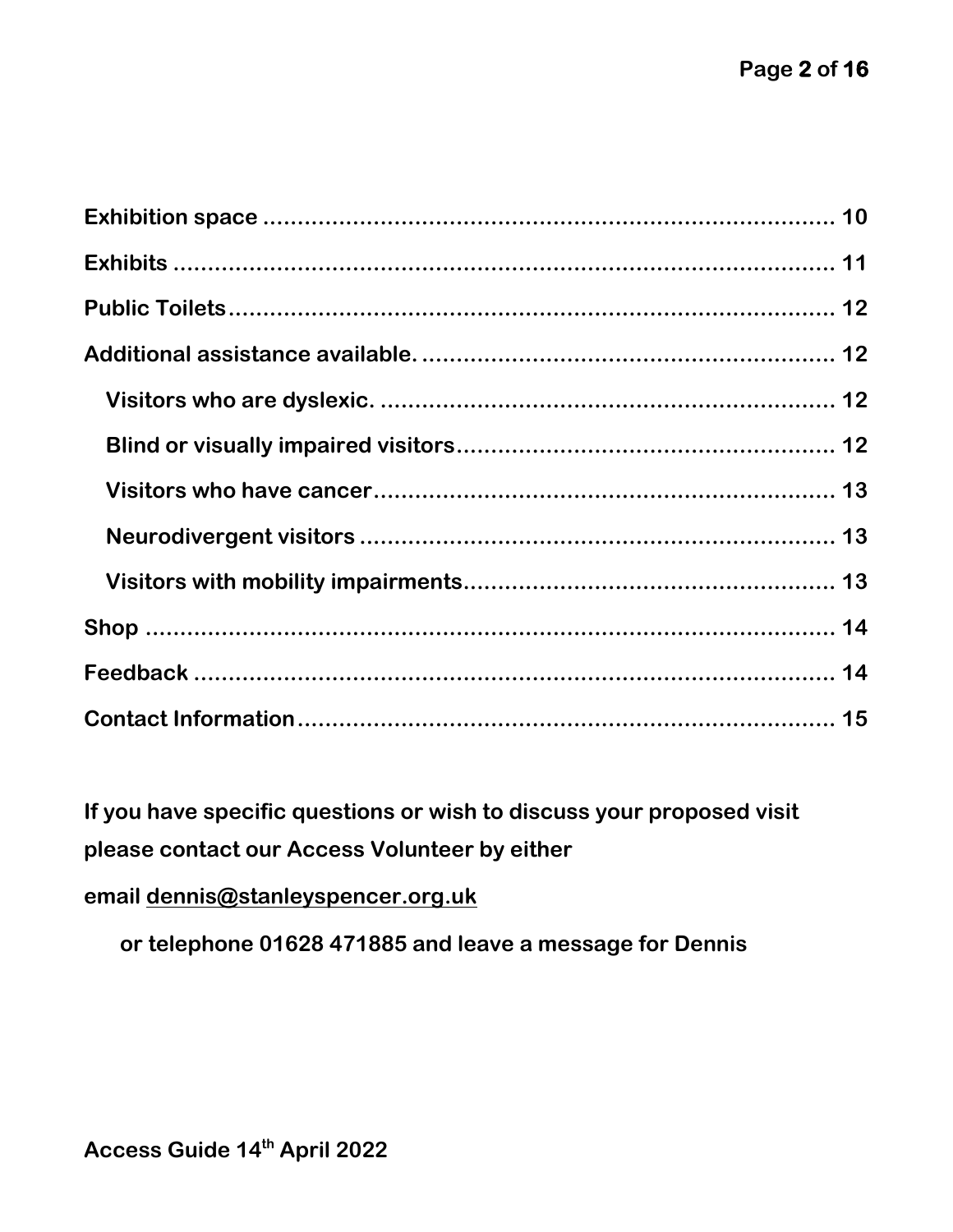## <span id="page-2-0"></span>**Covid Access Statement**



# **Good to Go Logo**

#### <span id="page-2-1"></span>**Entrance to the Gallery**

**Please ring the bell to the left of the door to alert the Custodian if the door does not open outwards automatically.**

**There is a perspex screen between visitor and the Custodian's desk. The Custodian may be wearing a mask. Visitors are encouraged to wear a mask unless exempt should they feel it appropriate.**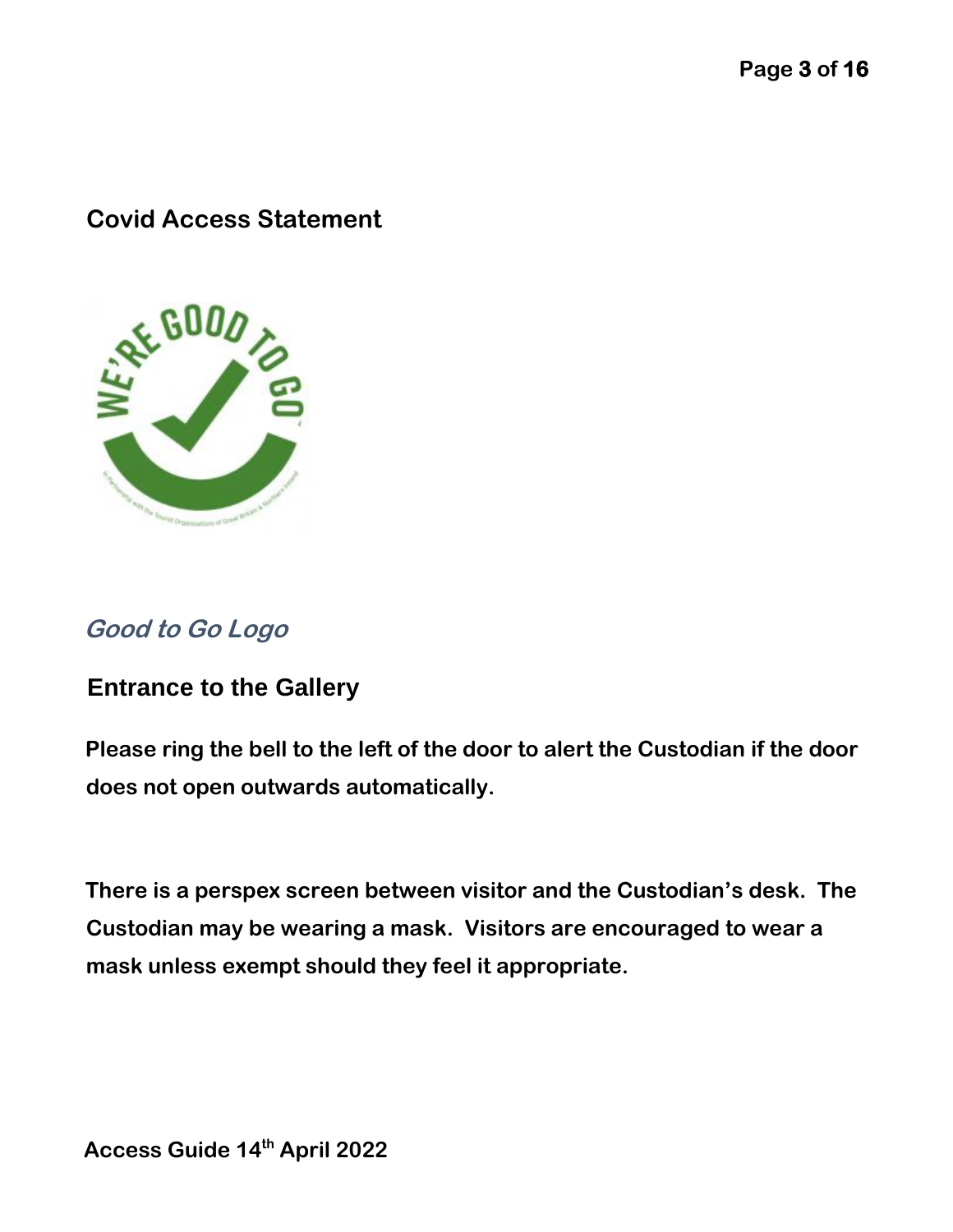**Contactless cards are accepted for all payments and are currently the preferred means of payment.**

#### <span id="page-3-0"></span>**Changes to our normal service**

**The audio video presentations have been suspended. Nor are audio guides available. Children's activity packs may not be available**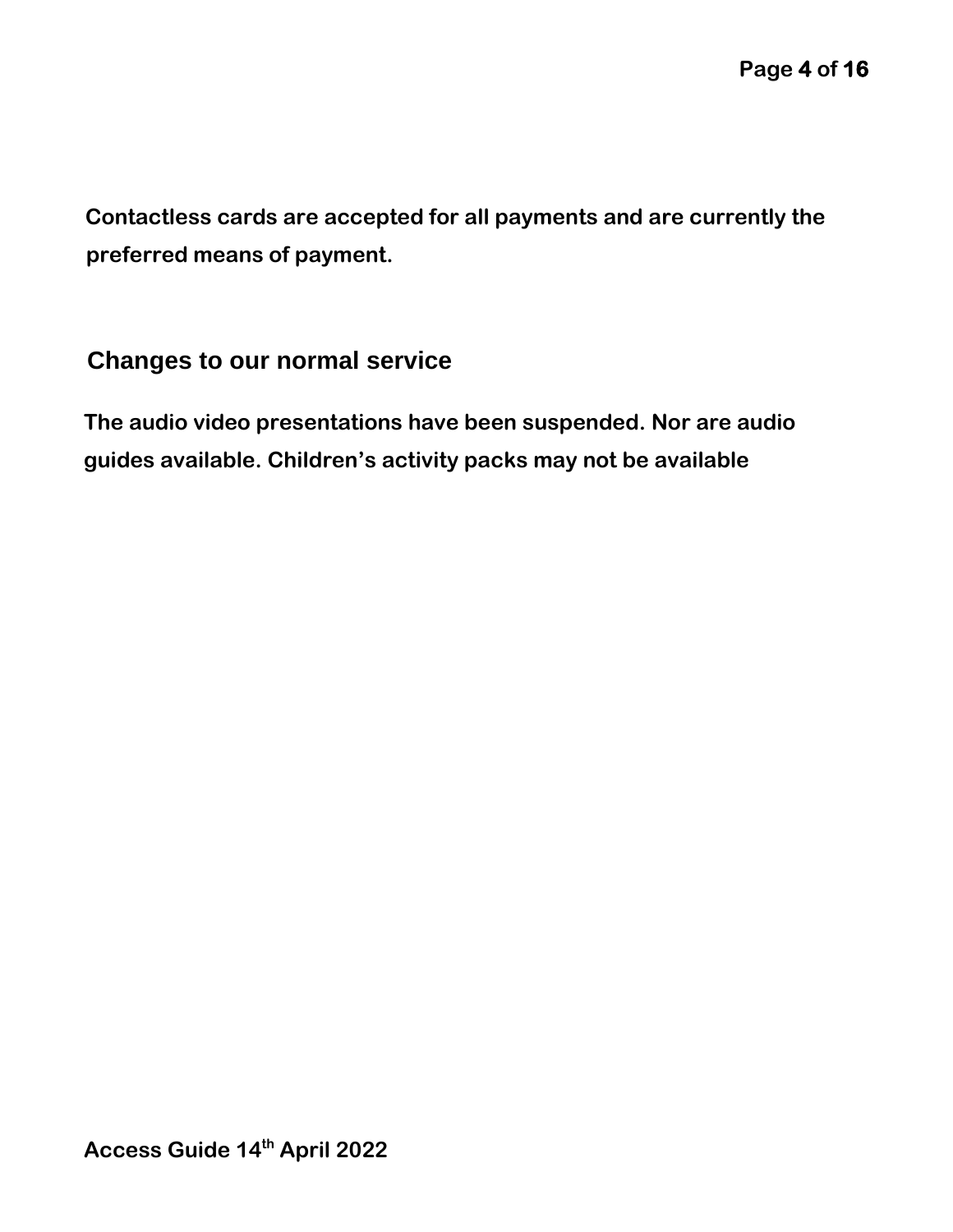## <span id="page-4-0"></span>**Pre-Arrival**

#### <span id="page-4-1"></span>**Exhibition Guides**

**To assist you in deciding whether to visit the current exhibition you can download an accessible version of the [Labels and description of exhibits](file:///C:/Users/denni/AppData/Roaming/Microsoft/Word/Labels%20and%20description%20of%20exhibits.docx)**

<span id="page-4-2"></span>**Unfortunately, we are not able to provide toilet facilities (other than for visitors with bladder cancer), refreshments or mobility aids.**

- <span id="page-4-3"></span>• **Toilet facilities for visitors. The public toilets are located around the corner in a small car park. The toilets include disabled facilities, and the Gallery holds a RADAR key. Visitors who have cancer and may urgently need to use a bathroom can gain access to the volunteer toilet in the Gallery on production of the Macmillan or Bowel Cancer card.**
- <span id="page-4-4"></span>• **Refreshment facilities. We do not have refreshment facilities but there are a range of options in the village High Street.**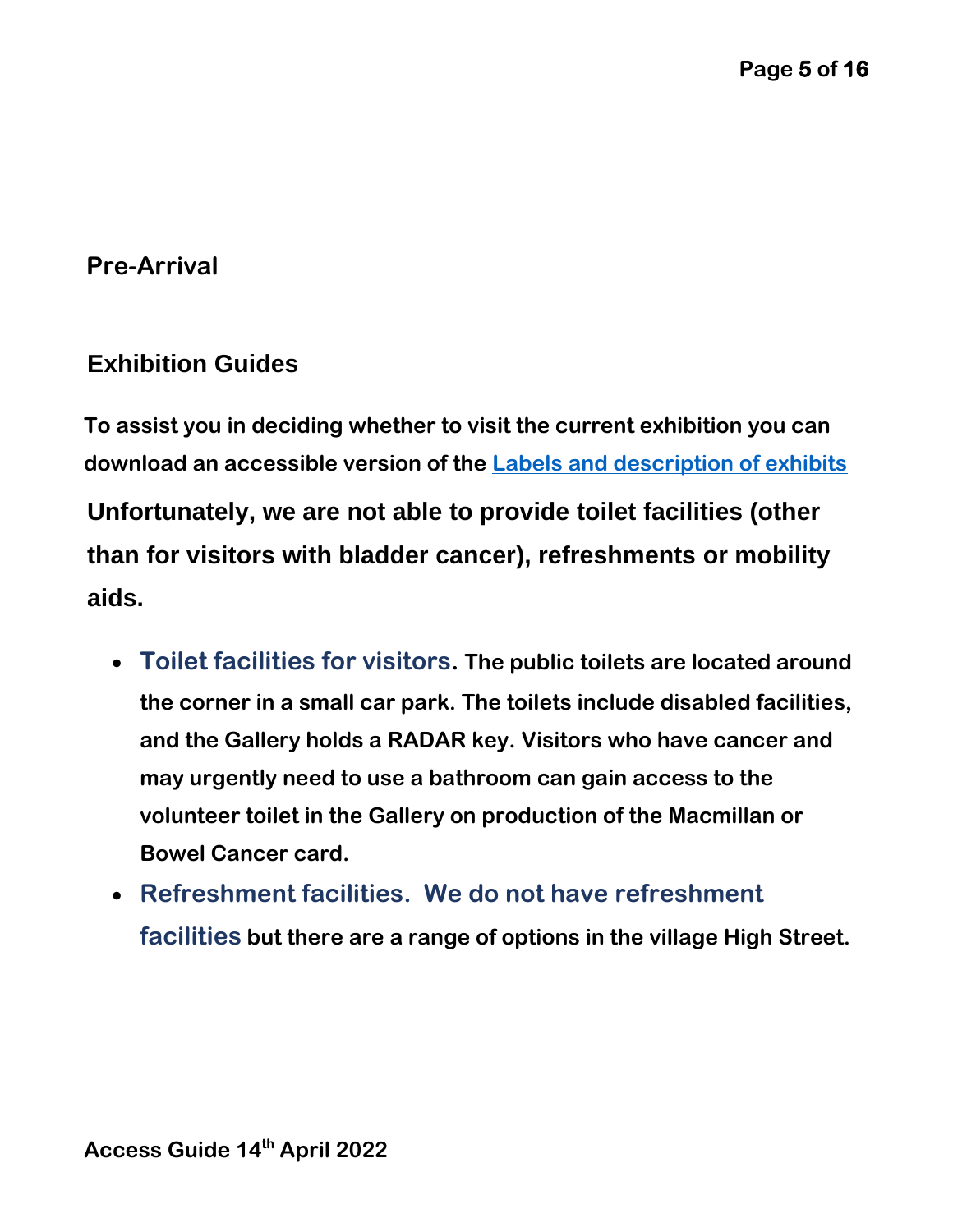<span id="page-5-0"></span>• **wheelchairs or other mobility aids. For visitors who wish to bring their own mobility aid, the entrance doors are 103cm wide, the lift is 79cm wide and the fire door is 93cm wide. Visitors using the lift must be able to use the stairs to exit the Gallery in the event of a power failure or fire.**

# <span id="page-5-1"></span>**Getting to the Gallery**

# <span id="page-5-2"></span>**Public Transport**

**The Gallery is approximately one mile from Cookham Station, which is on a branch line between Maidenhead to and Marlow. The train service is operated by First Great Western with the principal station being Maidenhead. There are taxis available at Maidenhead and some vehicles are designed for disabled passengers. Taxies from Cookham Station can be booked on 01628 777400** 

**There are several taxis licensed by the Local Authority specifically for wheelchair users and other disabled passengers from the taxi ranks in Windsor and Maidenhead. To book, please call:**

**Windsor: 01753 862020** 

**Maidenhead:01628 634311**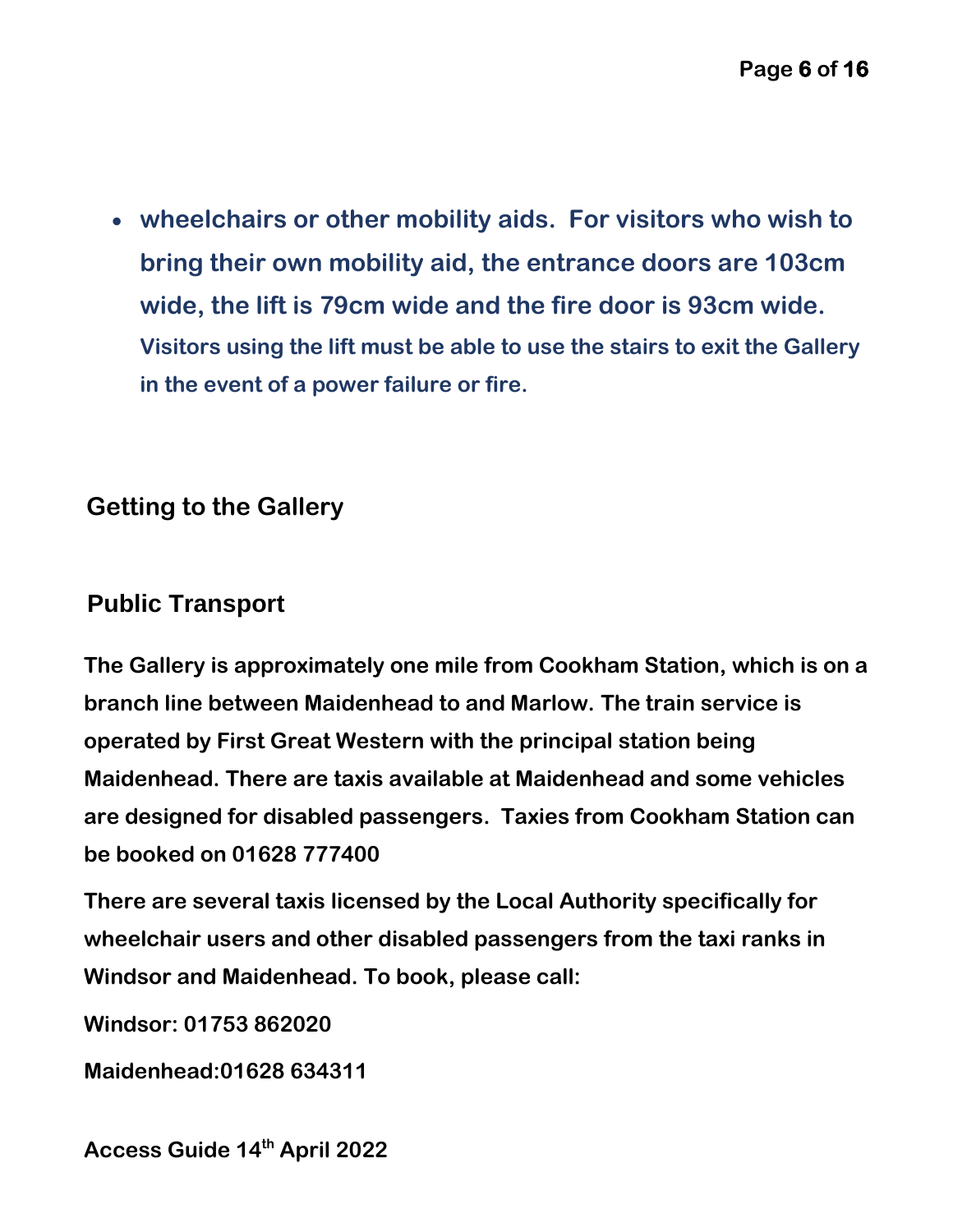**A bus service (Bus 37 towards High Wycombe Bus Station) runs from Bridge Avenue, Maidenhead to Cookham. The bus stops at the Memorial in Cookham which is approximately 400 yards west of the Gallery.** 

**The route to the Gallery from public transport is generally flat and tarmac / paved but the pavement is very narrow adjacent to some terrace houses about ½ mile from the station and wheelchair users would probably have to use the road.**

<span id="page-6-0"></span>**Car Parking and arriving on foot or bicycle.** 

• **Car parking including Blue Badge parking is available in a small public car park close to the Gallery on Sutton Road (A4094) and onstreet parking on the High Street is also available for two hours. Our postcode is SL69SJ.**

**The on-street parking is on the north side of the High Street and the Gallery is on the south side. There are designated spaces for Blue Badge holders.** 

• **Although there is a traffic island in the middle of the road in front of the Gallery, the most accessible place to cross the High Street is opposite the Kings Arms public house located in the middle of the High Street because the kerb is lowered at that point. Kerbs in the village are normally higher than normal.**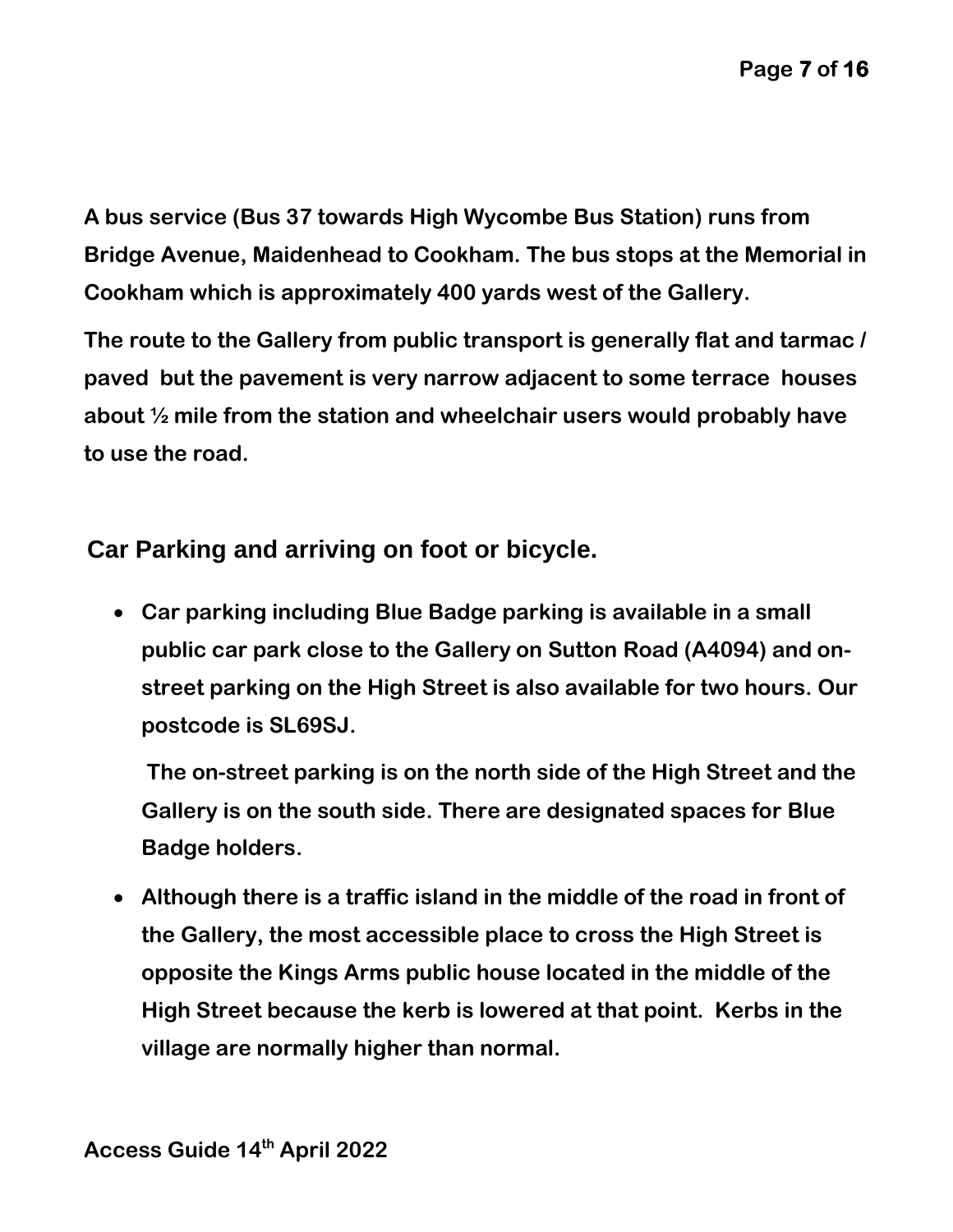- **There is also a large National Trust car park on Cookham Moor to the west of the village High Street. Unless you are a National Trust member, there is a charge. The car park is uneven grassland and may be muddy during wet weather.**
- **Car parking in the village and its car park is free, but traffic wardens do patrol. Visitors are advised to check the time limits when parking.**
- **The approach to the Gallery from the small car park and on street parking is flat, even and generally tarmac.**

# <span id="page-7-0"></span>**Group visits**

• **If you would like to discuss arranging a visit for a group of people with disabilities, please email dennis@stanleyspencer.org.uk and one of our volunteers will contact you.** 

**A volunteer from the Gallery will accompany all Group visits to support the organiser, and if requested, provide a guided tour of the Exhibition.**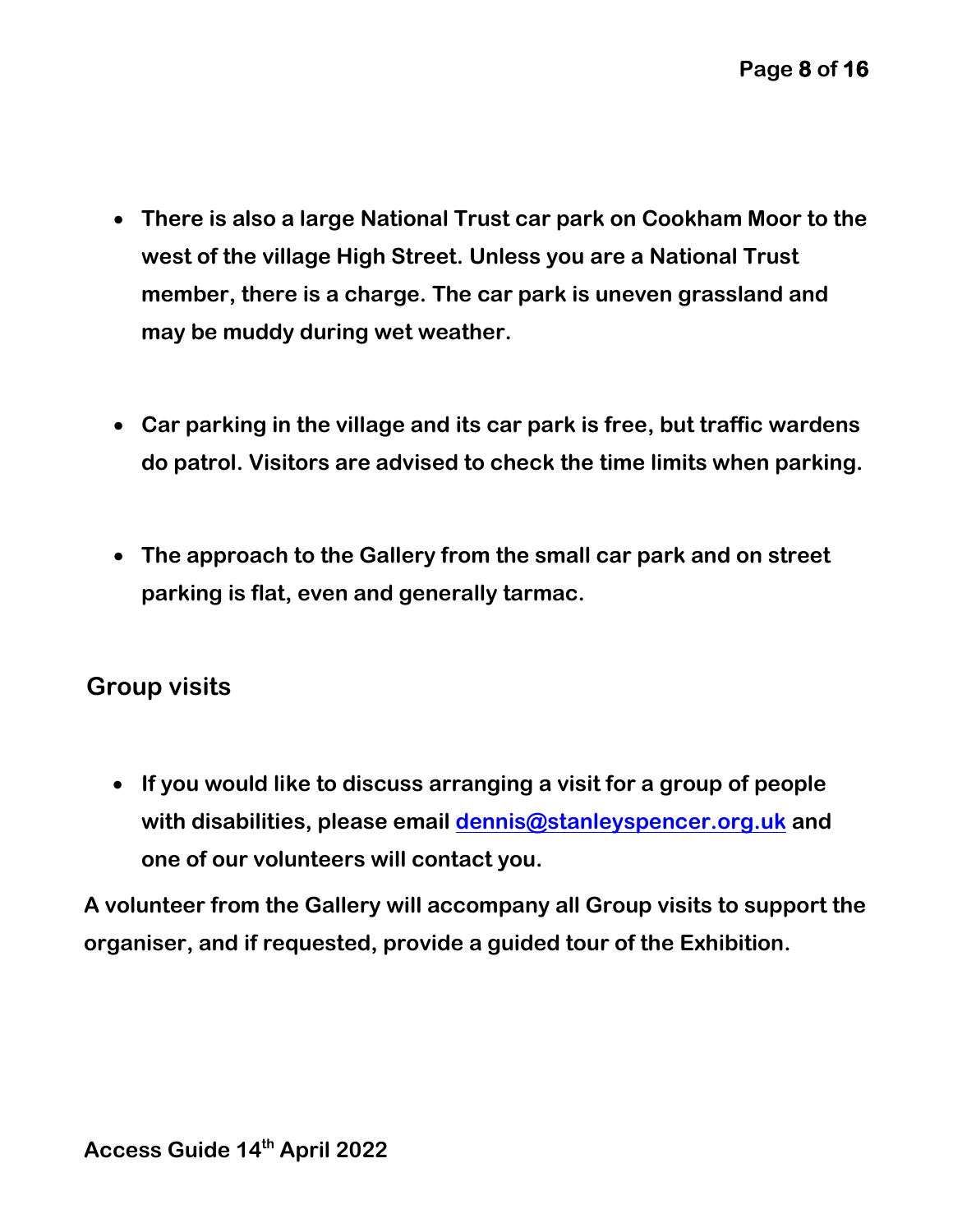#### <span id="page-8-0"></span>**Main Entrance and arrival**

- **The Gallery is the white building at the eastern end of the High Street. It is a former church and consequently it is a distinctive building. The Gallery entrance is flat with no stairs and is located on the High Street side of the building. There are large buttons at the left hand side of the door frame to open the inner doors and the outer door to leave the building. The doors are 103 cm wide and wheelchair accessible.**
- **The entrance and Gallery are well-lit with ceiling lighting. The floor surface is wood and there are no rugs or carpets. Benches are available for seating.**

## <span id="page-8-1"></span>**Welcome desk**

- **The main entrance is staffed by the Custodian.**
- **A hearing loop is installed at the entrance.**
- **The admissions desk is low and therefore accessible to wheelchair users.**
- **We are a Gallery run by volunteers. There is normally only one volunteer, known as the Custodian, on duty when the Gallery is open.**
- **On request the Custodian can provide**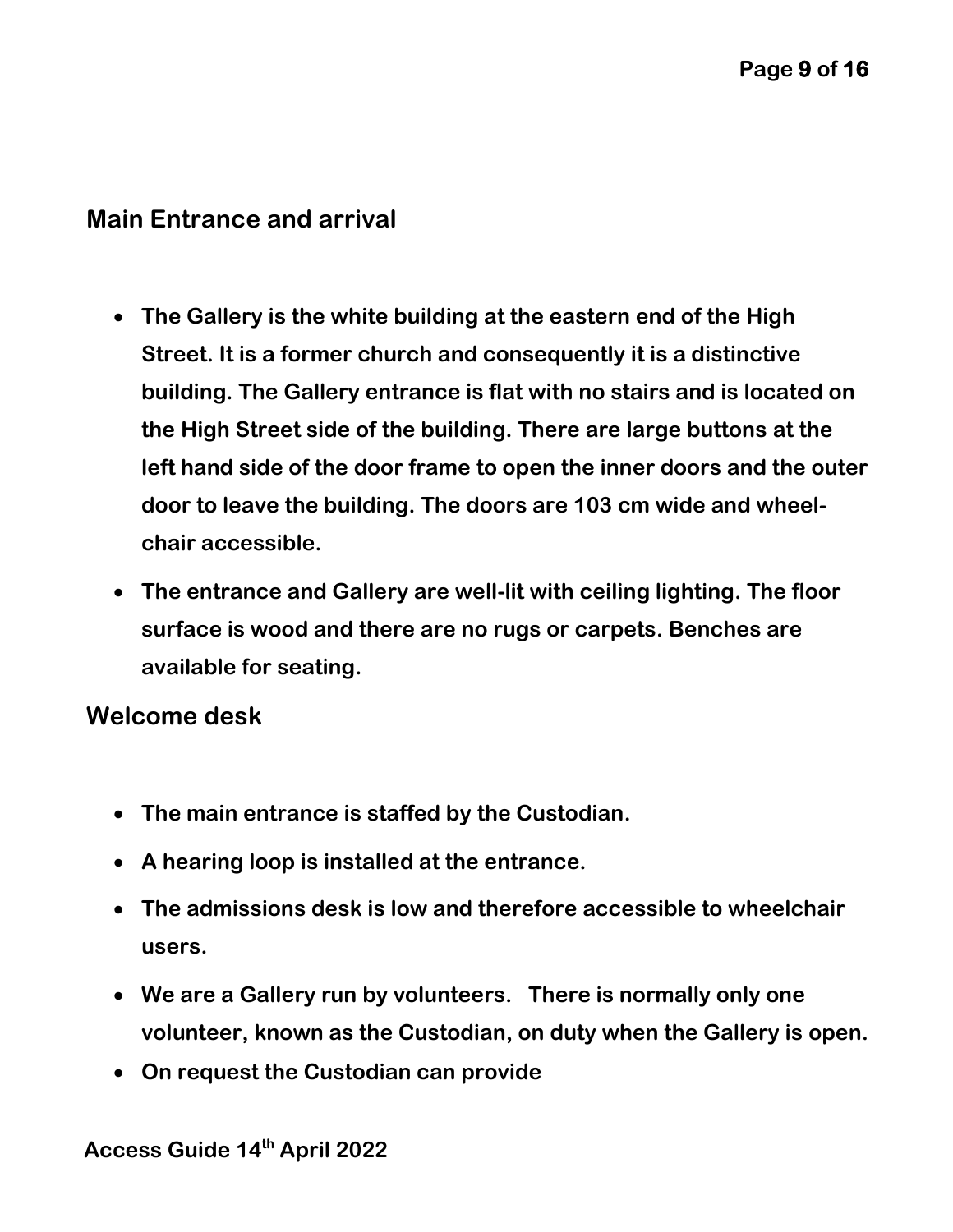- o **a large print copy of labels,**
- o **a USB stick( usb c and pc) with the Labels and exhibition information you can use on your reader.**
- o **the RADAR key for the nearby toilets,**
- o **a water bowl for assistance dogs**
- o **assistance with the doors and lift.**
- o **a children's activity leaflet if available**
- o **coloured overlays**

**If you would like additional support than the Custodian can provide, please contact us before your visit on 01628 531 092 and leave a message for Dennis or email [dennis@stanleyspencer.org.uk.](mailto:dennis@stanleyspencer.org.uk) One of our volunteers will contact you to see if we can make arrangements for an escorted visit.**

#### <span id="page-9-0"></span>**Exhibition space**

- **The building is a converted church with a vaulted ceiling. The exhibition is located on the ground floor, on a wall adjacent to the staircase and on a mezzanine floor.**
- **The Gallery is uniformly well lit with ceiling lighting. There are no dark areas. The floor is wooden. There are no rugs. There are solid benches to sit on.**
- **The stairs have ribbed edges and a handrail.**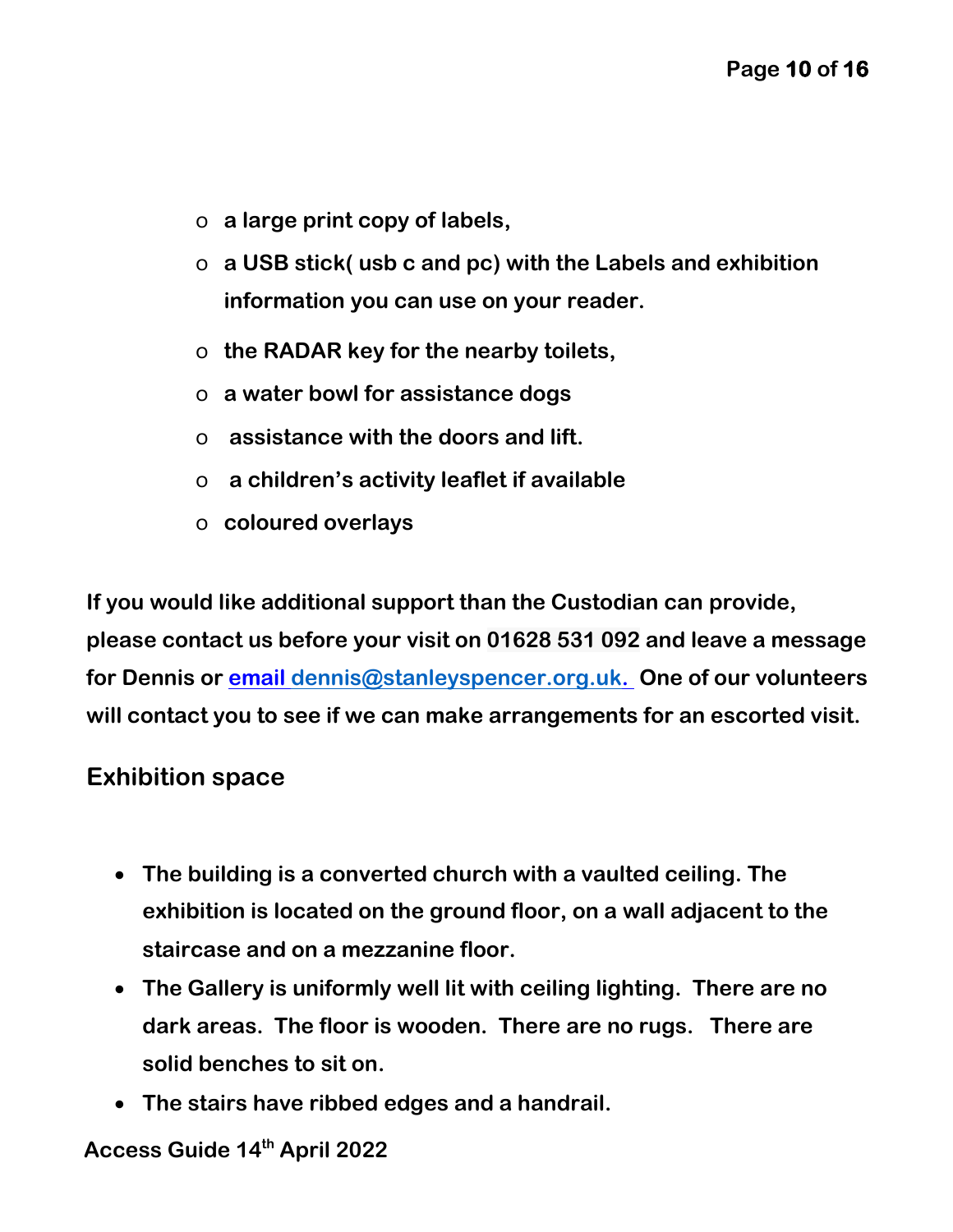- **A lift is available for taking visitors to the mezzanine floor on which exhibits, the video screen and archives are located. However, visitors should be aware that the lift cannot be used if there is a fire or power cut.**
- • **Visitors who use the lift to access the mezzanine floor must be able to evacuate the building using the stairs in an emergency.**

#### <span id="page-10-0"></span>**Exhibits**

- **The Gallery presents approximately 50 paintings and drawings by Spencer.**
- **Artefacts are displayed in cabinets with glass sides and which can be viewed by adult wheelchair users.**
- o **There are extensive archives which are primarily printed documents.**
- o **For some exhibitions, an audio-visual presentation is available. A set of earphones for use with hearing aids is available. Unfortunately, this is currently not captioned.**
- o **Several paintings /drawings are hung on the wall adjacent to the stairs and, although visible from both floors, cannot be examined closely by visitors who are unable to use stairs without assistance.**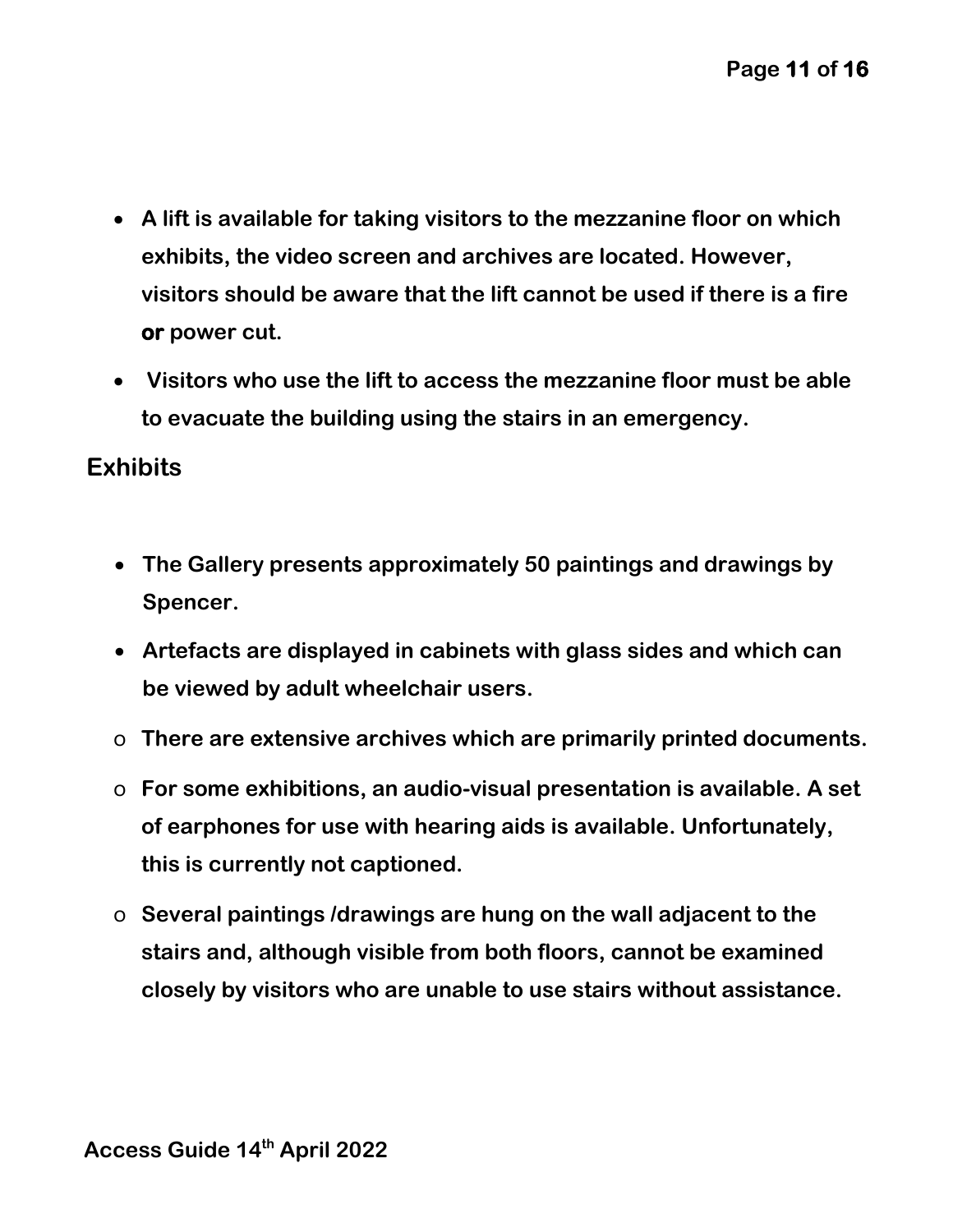# <span id="page-11-0"></span>**Public Toilets**

# **Public toilets are in the adjacent public car park. The Gallery holds a RADAR key which is available from the Custodian.**

<span id="page-11-1"></span>**Additional assistance available.**

**We hope that the information in this Guide enables you to plan you visit. Below we have added additional information which may be relevant to visitors with specific requirements.**

#### <span id="page-11-2"></span>**Visitors who are dyslexic.**

 **We provide coloured overlays and rulers for visitors who are dyslexic . Visitors are also invited to download the [Labels and description of](file:///D:/Gallery/Labels%20and%20description%20of%20exhibits.docx)  [exhibits](file:///D:/Gallery/Labels%20and%20description%20of%20exhibits.docx) document onto your tablet or other device to use during your visit to the Gallery.**

#### <span id="page-11-3"></span>**Blind or visually impaired visitors**

 **You are invited to download the [Labels and description of exhibits](file:///D:/Gallery/Labels%20and%20description%20of%20exhibits.docx) document onto your tablet or other device to use during your visit to the Gallery.**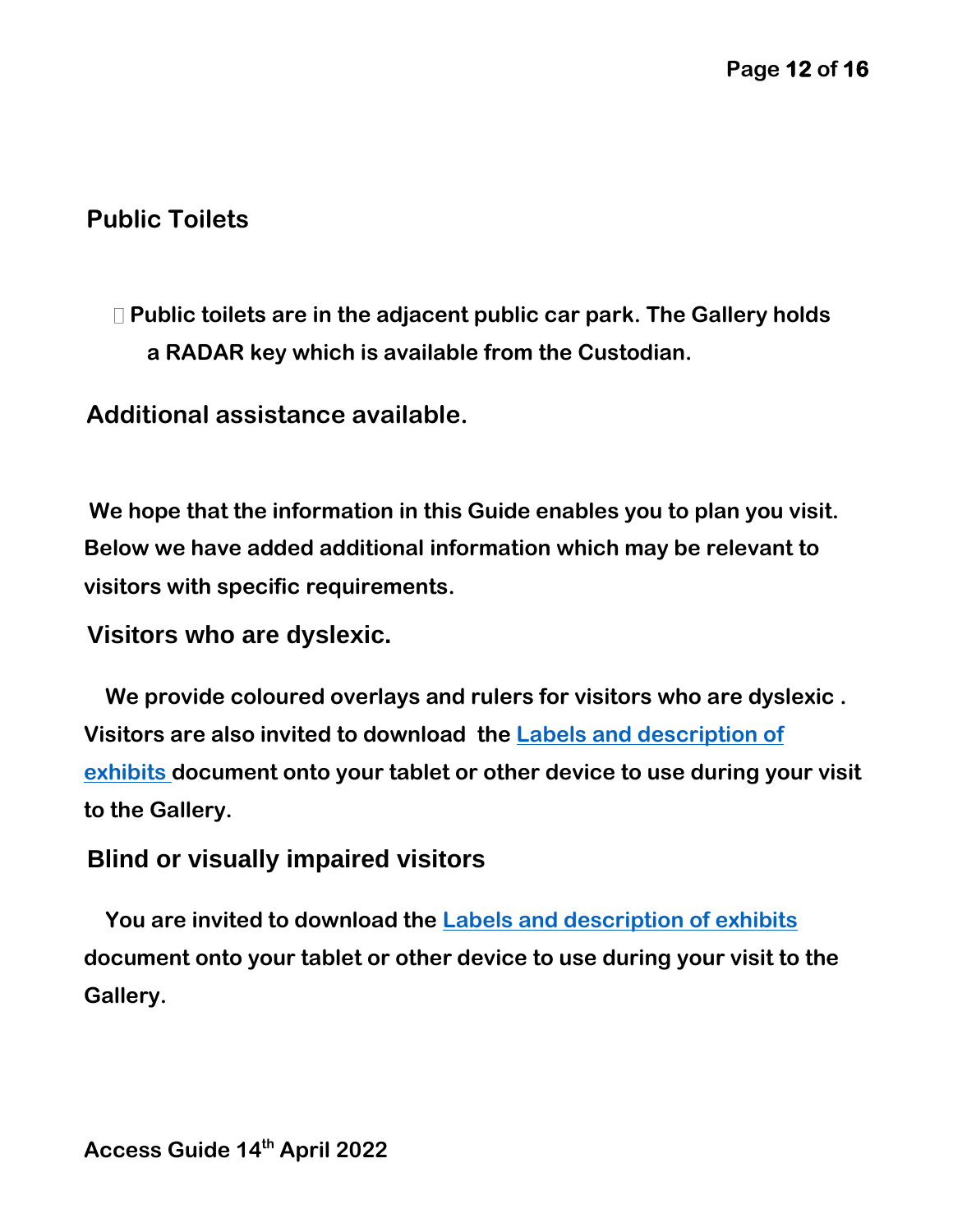**We currently do not have audio descriptions to download but please contact [dennis@stanleyspencer.org.uk](mailto:dennis@stanleyspencer.org.uk) and we will try to arrange an audio-described tour.**

#### <span id="page-12-0"></span>**Visitors who have cancer**

 **Visitors who have cancer and may urgently need to use a bathroom can gain access to the custodian's toilet in the Gallery on production of the Macmillan or Bowel Cancer card.**

#### <span id="page-12-1"></span>**Neurodivergent visitors**

**You may wish to read our SEND guid for young people so that you can see how we operate the Gallery.**

**If you would prefer a quieter environment, we are happy to try to open the Gallery for you before the Gallery is open to the general public. Please email [dennis@stanleyspencer.org.uk](mailto:dennis@stanleyspencer.org.uk) to make arrangements.**

#### <span id="page-12-2"></span>**Visitors with mobility impairments**

**Unfortunately, it is not practical to access the Archives unless you can evacuate the Gallery in an emergency using the stairs. If you wish to access the Archives and can't use the stairs, please email [dennis@stanletspencer.org.uk](mailto:dennis@stanletspencer.org.uk) or telephone 01628 531 092 and leave a message for Dennis and we will make alternative arrangements to bring the relevant Archive material downstairs for you.**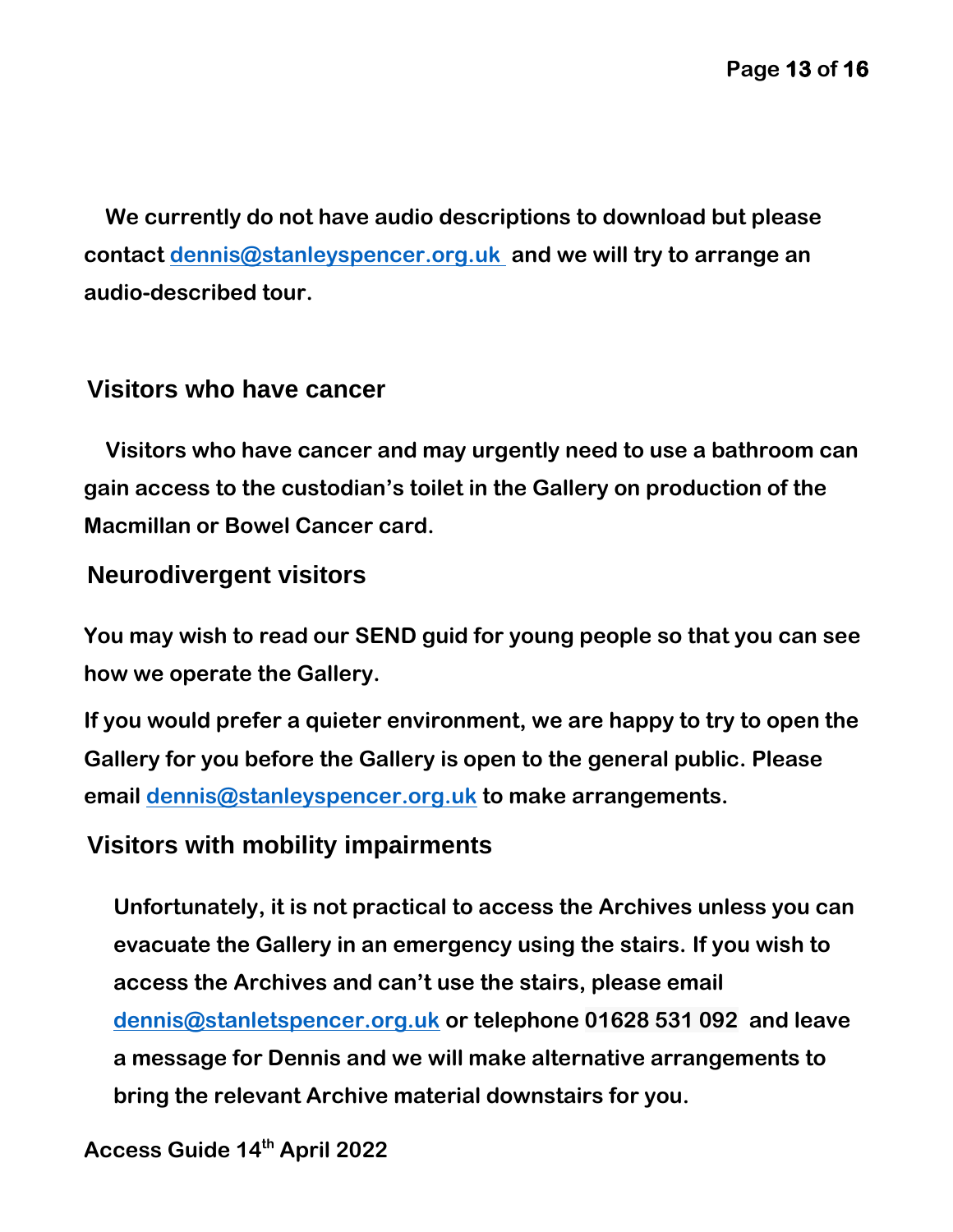**Unfortunately visitors who cannot use the stairs will not be able to see the items displayed adjacent to the stairs in detail.**

#### <span id="page-13-0"></span>**Shop**

- **The shop is located at the entrance.**
- **The shop sells, books, framed and unframed prints, postcards etc. Sample books are available for browsing. However, if a book you wish to look at has been shelved so it is inaccessible to you, please ask the Custodian and they will assist you.**
- **A hearing loop is in place.**

# <span id="page-13-1"></span>**Feedback**

**We welcome feedback on the information available to you from our website and your visit to the Gallery**

**dennis@stanleyspencer.org.uk**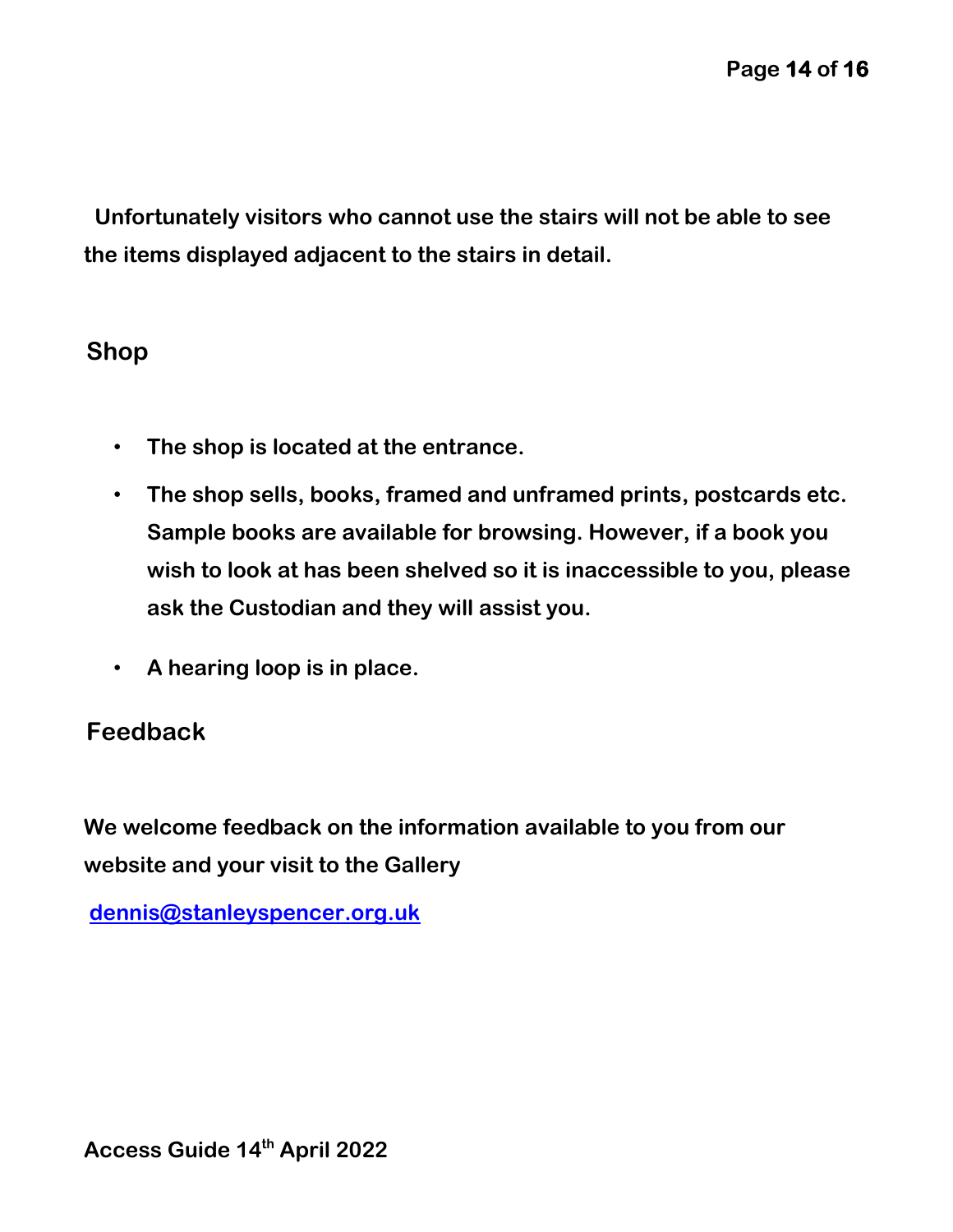# <span id="page-14-0"></span>**Contact Information**

| Email:         | dennis@stanleyspencer.org.uk |
|----------------|------------------------------|
| <b>Address</b> | <b>High Street Cookham</b>   |
|                | <b>Berkshire</b>             |
|                |                              |

**Telephone: 01628 471885** 

**SL6 9SJ** 

**Opening Hours of Operation: Insert link to web area**